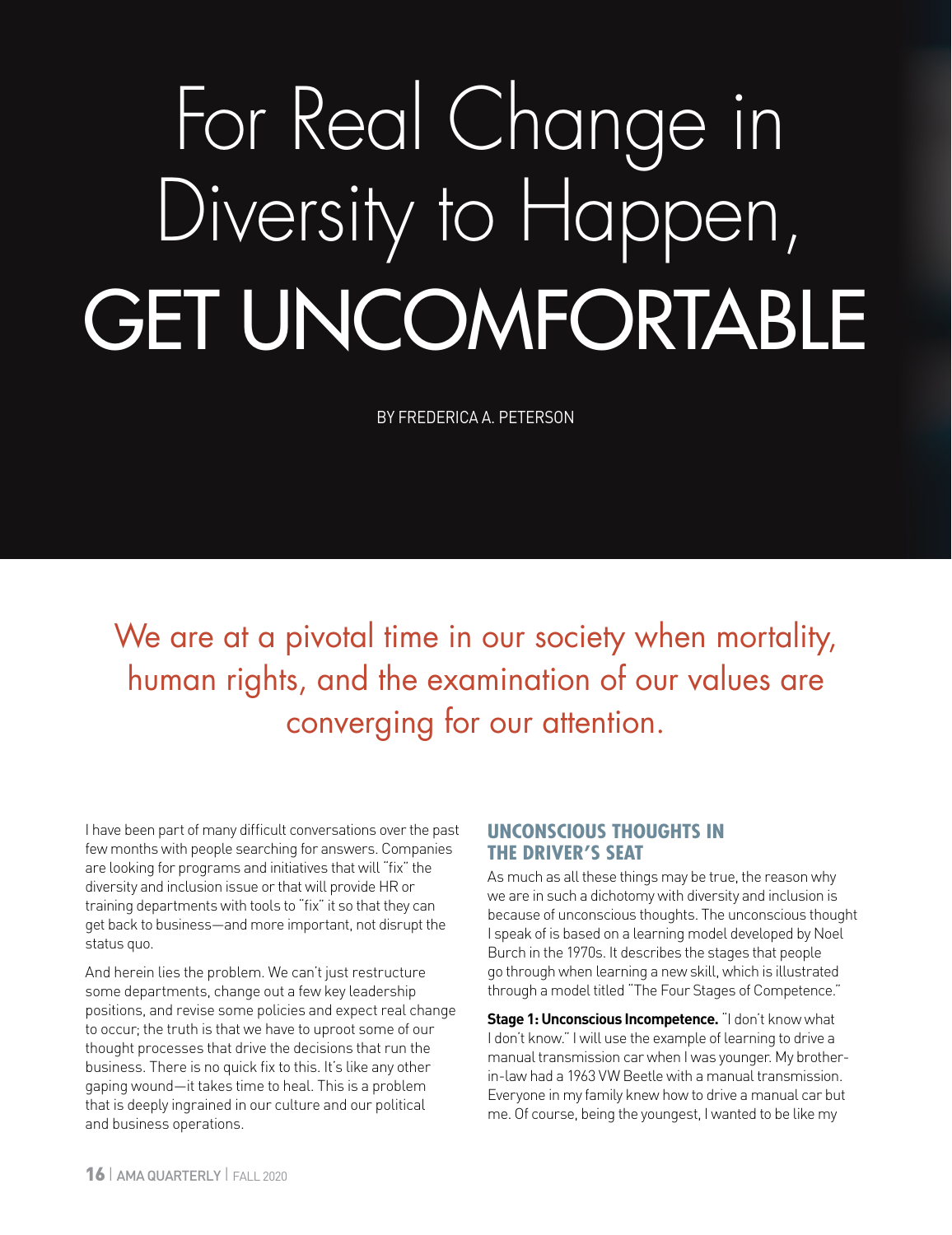

older family members, so I begged him to teach me how to drive that car. The first time I sat in the driver's seat, I thought to myself, "This is going to be easy." I had been watching him drive for a while, so I thought I knew everything. I was in a state of Unconscious Incompetence.

**Stage 2: Conscious Incompetence.** "I clearly know what I don't know." In this stage, you recognize there is a gap in your knowledge and are able to identify the skill that needs to be developed. As I attempted to drive the car, we stalled out at least three times before we got moving down the street, and forget it when we got on a hill. Oh boy! I had to learn how to hold the car in place on the hill by engaging the gas with just the right amount of acceleration and releasing the clutch just enough so the car would hold and not roll backward down the hill, or worse, crash into the car behind us! After a few tries, I got the hang of it.

**Stage 3: Conscious Competence.** "I clearly know, and I can apply my knowledge with concentration and effort." This stage is all about learning and application. Demonstrating the skill requires concentration. Every time I drove the car for the next few months, I had to think about what I was doing. Engage the clutch, turn the key, foot on the gas, engage the clutch, shift the gear…you get the drift. I had to think about everything I was doing.

**Stage 4: Unconscious Competence.** "I clearly know, and I can apply my knowledge without conscious effort." In this stage, you are able to do the skill without thinking about it. A high amount of concentration is not required. I was able to get into the car and just drive. I could drive the car, sip my tea, and change stations on the radio without thinking about it. It was ingrained behavior now, meaning I could do it without any effort.

## **CONSCIOUSLY DEALING WITH UNCONSCIOUS BIAS**

Having an understanding of the different stages of competence provides useful perspective when introducing the concept of unconscious bias, which, in my experience, is at the root of most of the underlying issues organizations are faced with today. The "quick fix" many are seeking only complicates the matter when we start considering the unconscious perspective. The people who are on the receiving end of bias are typically in the Unconscious Competence space—meaning they know it exists and are very skilled at dealing with it. It is innate knowledge learned from experience and upbringing. It doesn't mean it's easy to deal with or that it isn't frustrating. It is just their reality.

On May 25, 2020, the death of George Floyd at police hands was caught on video, an incident that shocked many in this nation out of Stage 1: Unconscious Incompetence and into Stage 2: Conscious Incompetence. That was the day it became uncomfortable for so many people because